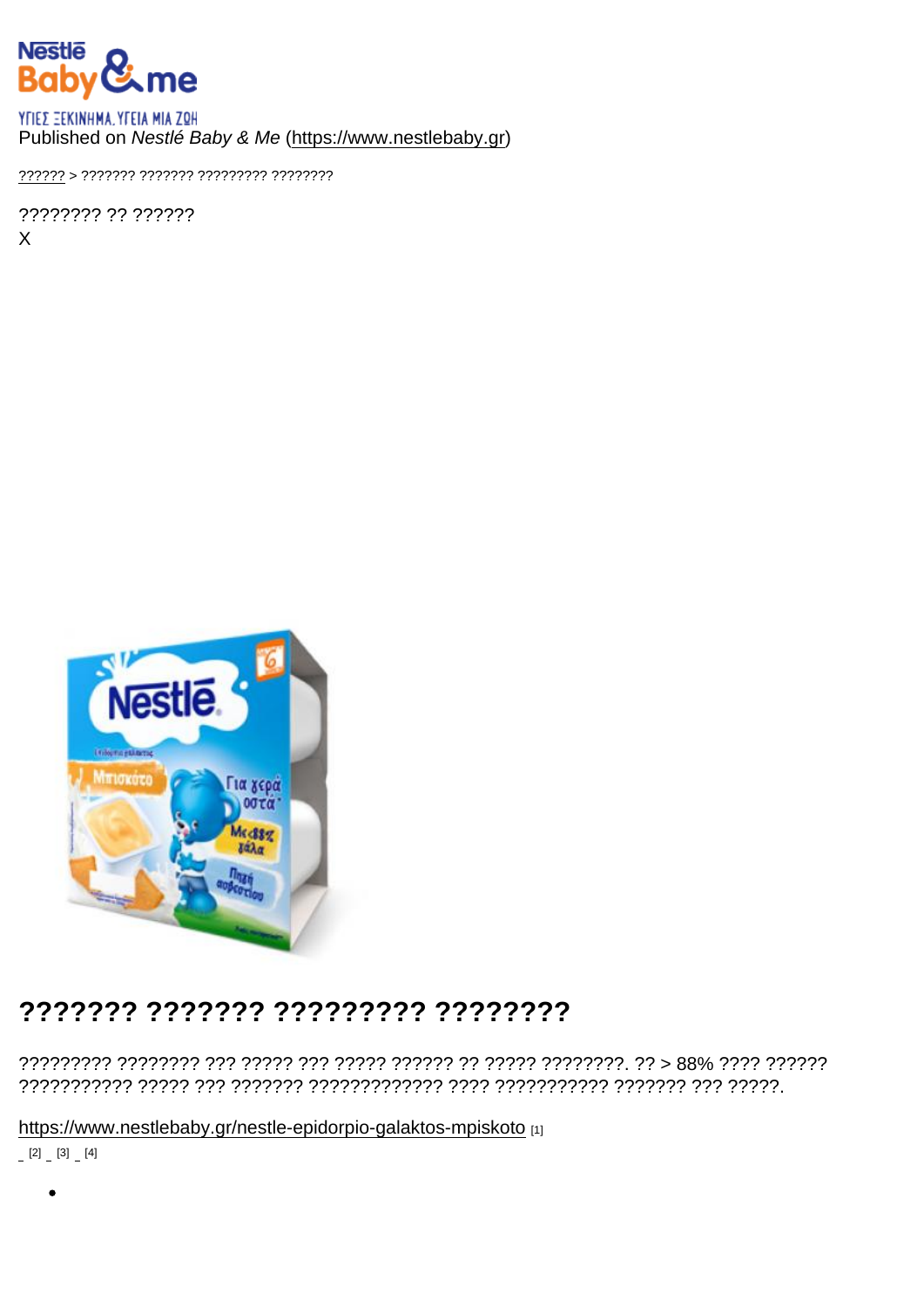$[5]$ 

Nestlé ?????? ??????? ??????? [6]

# <u> とととととととととととことととととととととととととととととととところ</u>

- 
- $\bullet$  ???????? [1]
- $.77777777$
- ??????? ????
	- ???? ??????? ?????????? [8]

### 777777777

???? 88,8%, ??????, ???????? ?? ????? 3,2% (?????? ???????? , ??????, ????? ??????, ???? ????????